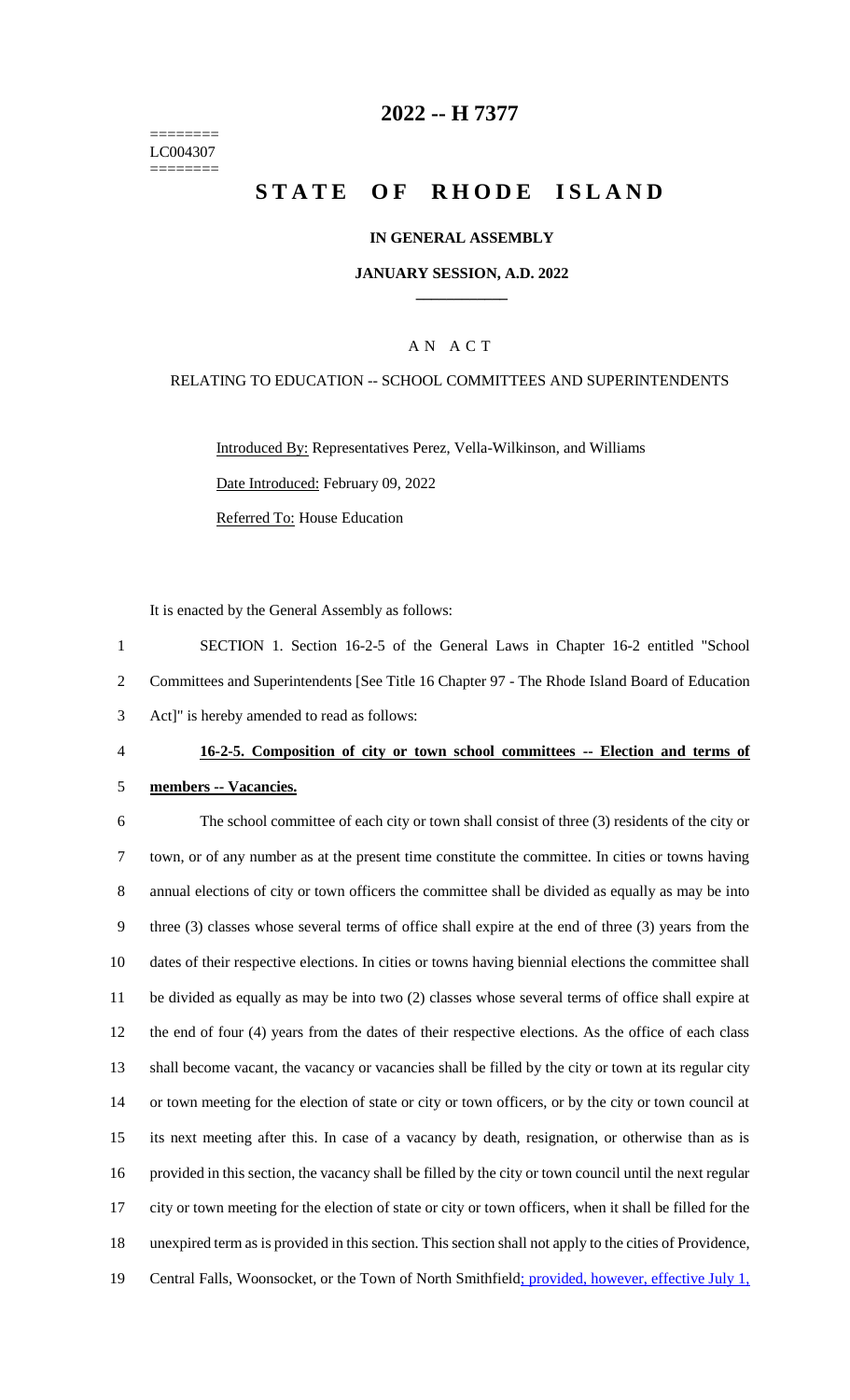- 1 2026, and thereafter, this section shall apply to the city of Providence, and the city of Providence
- 2 shall have an elected school committee.
- 3 SECTION 2. This act shall take effect only upon approval of this act by a majority of the
- 4 qualified electors of the said city of Providence voting at a general or special election, which
- 5 election, if held, shall be held prior to July 1, 2026.
- 6

#### ======== LC004307

========